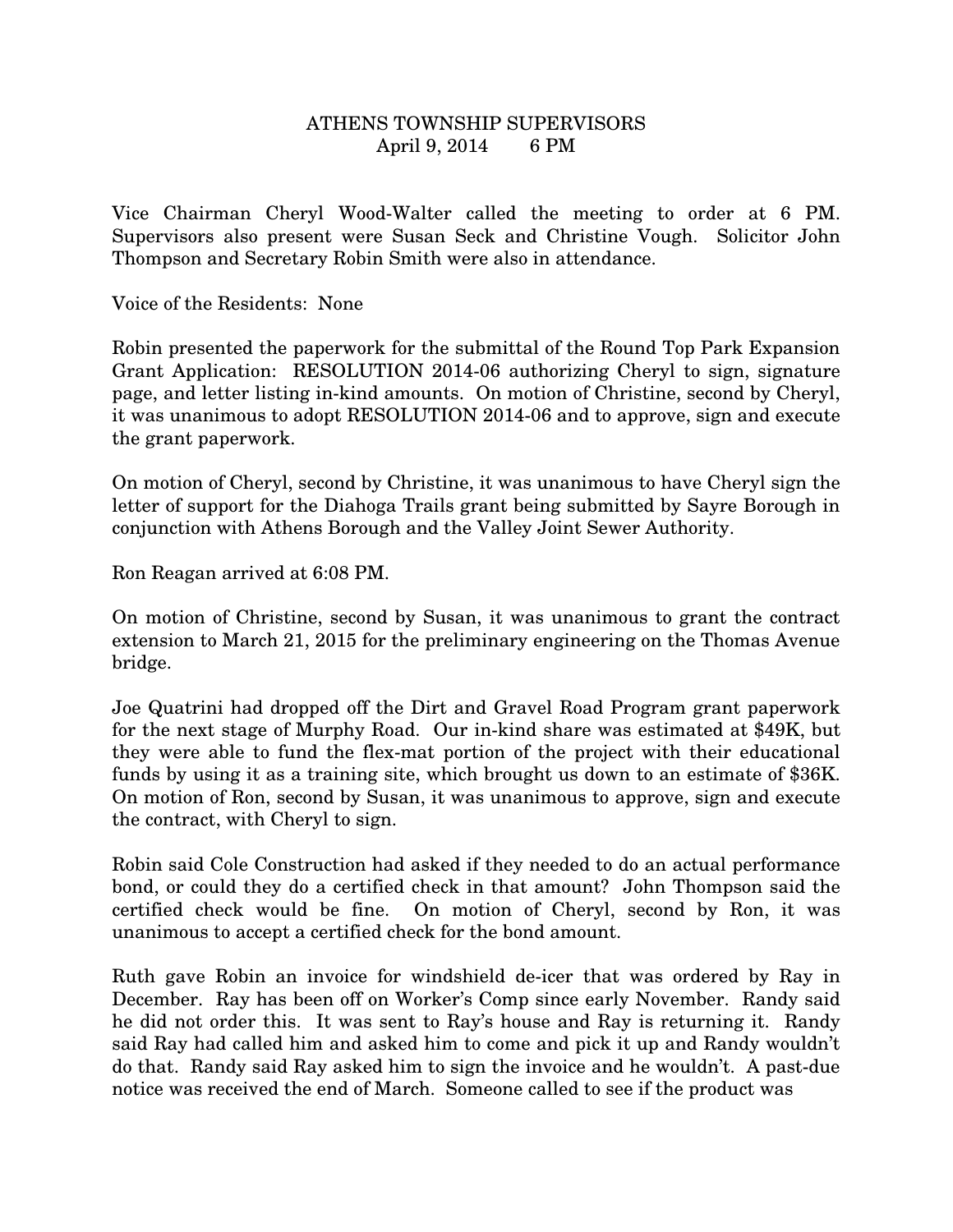Page Two Athens Township Supervisors April 10, 2014

returned and it was not. John Thompson said we should contact Ray to see if he has proof that he sent it back, and send a letter to the company advising them this was not authorized by the township and it was not delivered here.

Randy explained the lease proposal for a roller from Monroe Tractor. Randy said we would be able to use the old roller to hammer the rough work until a new roller came, if we bought one. The purchase of another used tandem axle chassis was also considered. Discussion was held. On motion of Ron, second by Cheryl, it was unanimous to send Randy and Mike to Arthur Trovei & Sons, Inc. to get specs on a tandem axle chassis and to see if they had any rollers available, and to have Susan call to get more roller prices (lease and purchase).

Robin asked about the cable franchise. John said he had sent the changes we wanted in the agreement to Frank Pilling, who was at our original meeting. They needed to go to someone else, so John took care of that and has received the franchise agreement that includes all our changes. On motion of Ron, second by Christine, it was unanimous to approve, sign and execute the franchise agreement with North Penn. John will take care of the paperwork and get us a fully-executed copy of the agreement.

On motion of Cheryl, second by Ron, it was unanimous to accept Maurice Fay's letter of resignation, which was submitted on April 1, 2014, with regret.

The Public Works department was present to request permission to go to a 4-day, 10 hours/day work week. They would like to work from 6 AM to 4:30 PM Monday through Thursday. Susan asked if they could stagger their workweek to have some Monday through Thursday and some Tuesday through Friday. Randy said they need the whole crew together. Ron said the contract has several sections that would have to be changed for this to happen. He asked what if there was an emergency on a Friday – everyone would be on overtime. Randy said they would get more work done in 40 hours with 10-hour days. They would also be taking their days of vacation in 10-hour increments instead of 8. Cheryl said, overtime aside, do you feel you'd be safe working four 10-hour days in a row? Would you be tired? Burned out? She said there would be a process to change the contract and the Board will discuss this request in executive session.

Cheryl took the Board into executive session at 7:15 PM for personnel and pending litigation. The secretary was excused at 7:25 PM. The meeting reconvened at 9:27 PM. The remaining minutes were taken by Ron Reagan.